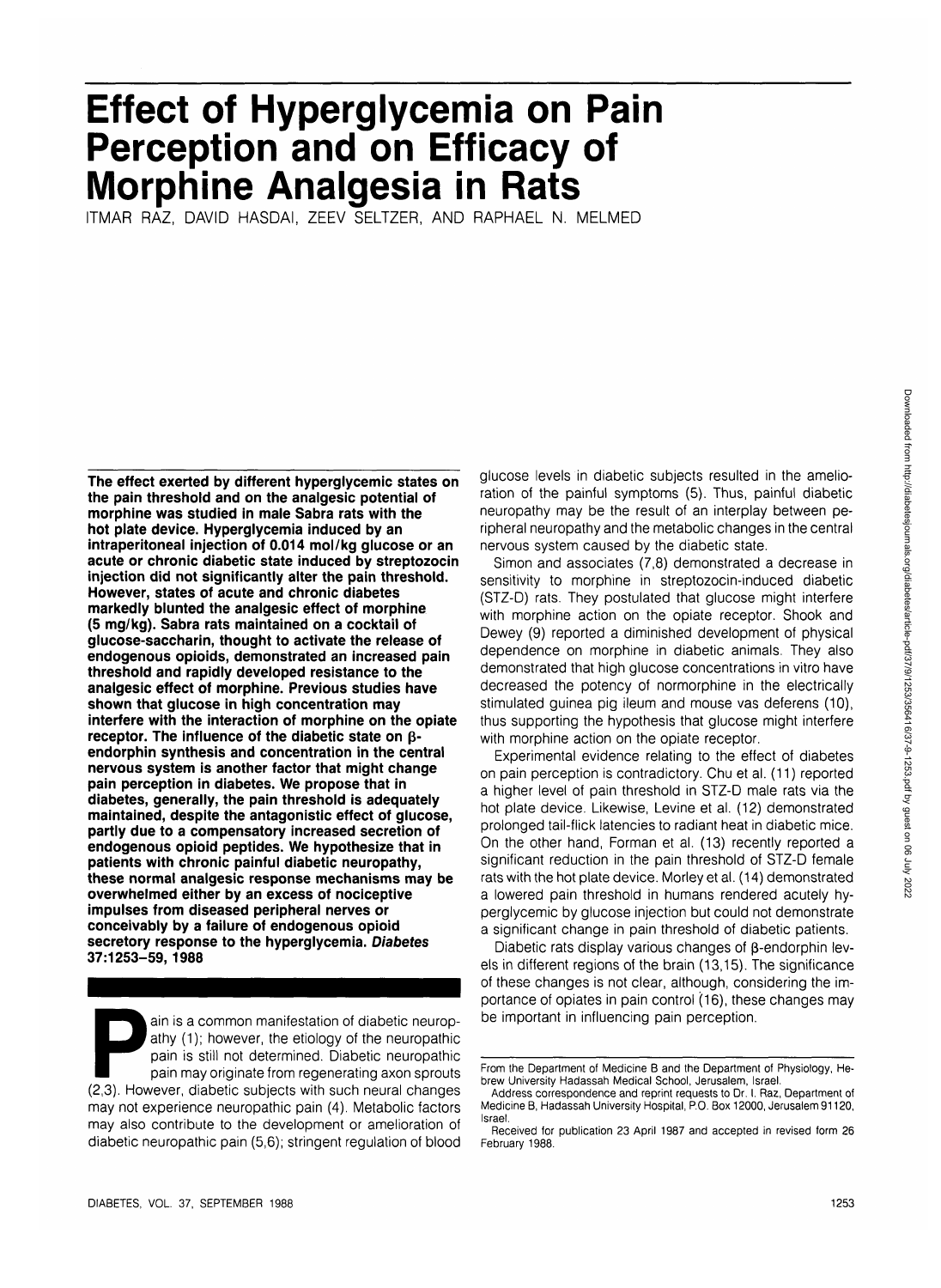This study was undertaken to resolve aspects of the conflicting evidence, relating to the effect of hyperglycemia on pain perception, and to define the role of opiates in this process with greater clarity.

## **MATERIALS AND METHODS**

**Animals.** Randomly bred Sabra rats from the Hebrew University breeding colony were housed in groups of six at 24°C with a 12-h light-dark cycle. Standard food pellets were available ad libitum. All experimental groups, unless otherwise specified, were supplied with water ad libitum.

**Test for pain threshold.** A 20  $\times$  20-cm copper plate, surrounded by a 40-cm-high cage of transparent Plexiglas, was maintained at the desired temperature by circulating warm water through uniformly distributed tubing beneath the copper floor. Initially, the basal plate was insulated by a piece of cardboard. The animals were placed in a cage for a 1 min acclimatization period, after which the cardboard was withdrawn. The time was measured (by 2 observers) from the time the protective cardboard was removed to the time the animal licked one of its hind paws (hot-plate latency; HPL) or until 45 s had elapsed. If this response did not occur within 45 s, the animal was taken out, and the results were recorded as 46 s.

**Induction of diabetes.** The animals were rendered diabetic by injecting 50 mg/kg STZ (Sigma, St. Louis, MO) in saline buffered by sodium citrate to pH 4.0. Blood glucose levels were measured after 48 h with the glucose oxidase method. All animals with blood glucose levels <250 mg/dl were excluded from the experiments. Measurements of conduction velocity of action potentials in motor nerves (MNCV) were studied in six diabetic and age-matched control rats anesthetized with methoxyflurane and placed under a heat lamp to maintain body temperature. Stimulation was applied on the left sciatic nerve at the sciatic notch. Maximal stimuli at a frequency of 20 Hz were delivered from a Tektronix TM 501 stimulator. Evoked muscle potentials were obtained from the interosseous muscle with a unipolar electrode. The action potential amplitudes and the distal latencies were recorded from a Tektronix 5111 storage oscilloscope.

**Experimental design.** The baseline HPL of 20 rats was determined. The rats were then equally divided into four groups. The first group, receiving 0.14 mol/kg i.p. glucose in saline (vol 10 ml/kg), was compared with the second group, which received an intraperitoneal injection of pure saline in a similar volume. Measurement of HPL was recorded 15 min and 30 min after injection, after which blood samples were obtained from the tail vein to determine the blood glucose levels. At the end of this series, the experiment was repeated on the two remaining groups; one group received an intraperitoneal injection of saline, and the second group received glucose. The copper plate was maintained at  $53 \pm 1^{\circ}$ C.

In acute diabetes, the HPL of 30 STZ-D rats was compared with that of 30 normal rats of the same age and weight 2, 3, 5, and 9 days after STZ injection. The animals were not treated with insulin.

In chronic diabetes, the HPL of 48 STZ-D rats was compared with that of 48 normal rats 20, 35, 55, and 120 days after STZ injection. Because these animals were not treated with insulin, the number of diabetic rats dwindled as the experiment progressed.

In acute diabetes, 12 STZ-D rats (10 days after injection) were selected on the basis of  $HPL < 10$  s to study the analgesic effect of morphine. Twelve normal rats of the same age and weight were selected on the same basis. The temperature of the plate was raised slightly to  $54 \pm 1^{\circ}$ C. In the first series, 6 diabetic rats followed by 6 normal rats received a 5-mg/kg s.c. injection of morphine hydrochloride in saline (vol 1 ml/kg). Measurement of HPL was repeated 15, 30, and 45 min after injection. The experiment was repeated on the second series of animals with 6 normal rats receiving the injection followed by 6 diabetic rats.

In chronic diabetes, 12 STZ-D rats (110 days after injection) with low baseline HPLs were compared with 12 young normal rats of the same weight (due to the weight differences caused by the diabetic process, it was not possible to compare animals of the same age and weight at this age). The experiment was then conducted as previously described.

Fourteen normal rats were kept on a glucose-saccharin cocktail ad libitum for 1 wk to induce the intake of large volumes of a sweet solution (17). The cocktail, containing 3% glucose and 6 mM sodium saccharin in deionized water, induces tolerance to the analgesic effect of a small dose of morphine within 24 h. The control group consisted of 15 normal rats of the same weight kept on deionized water ad libitum for 1 wk. The baseline HPL of the two groups at the end of 1 wk on sweet solution and after the injection of 5 mg/kg morphine was compared.

**Calculations and statistical analysis.** All results were recorded as HPLs. Because the measurement of the HPLs after morphine injection was assessed repeatedly during 45 min and the HPLs of the acute and chronic diabetic rats were measured repeatedly during 9 and 120 days, respectively, the differences between the mean of four measurements were analyzed with analysis of variance (ANOVA) for repeated measurements. The means of each group at each point is shown in the figures. The vertical lines represent 1 SE of the mean. Significant differences in HPLs between groups and the differences in HPLs after morphine injection at each point were determined by Student's  $t$  test.

## **RESULTS**

The rats injected intraperitoneally with glucose had an average blood glucose level of  $292 \pm 41$  and  $224 \pm 36$ mg/dl 20 and 40 min after injection, respectively. Blood glucose levels 2 days after STZ injection was between 294 and 516 mg/dl (mean 363  $\pm$  34 mg/dl). Mean blood glucose levels 20, 35, 55, and 110 days after STZ injection were  $389 \pm 18$ ,  $394 \pm 17$ ,  $381 \pm 16$ , and  $402 \pm 21$  mg/dl, respectively. The mean weight of the diabetic rats 20, 35, 55, and 110 days after STZ injection was 205  $\pm$  4.7, 212  $\pm$ 7.2, 232  $\pm$  8.2, and 256  $\pm$  7.9 g, respectively, compared to  $222 \pm 4.4$ , 276  $\pm 6$ , 303  $\pm 7.1$ , and 458  $\pm 11$  g, respectively, in the normal age-matched rats. The MNCV 55 days after STZ injection was  $44.1 \pm 0.7$  and  $51.4 \pm 0.9$  m/s in the diabetic and normal age-matched rats, respectively ( $P <$ .04).

Figure 1 demonstrates the HPLs of the diabetic rats 2, 3, 5, and 9 days after STZ injection compared with the HPLs of age-matched control rats. One-way ANOVA with repeated measurements revealed a nonsignificant main effect for group factor  $[F(1,51) = 1.42, P = .24]$ , a nonsignificant main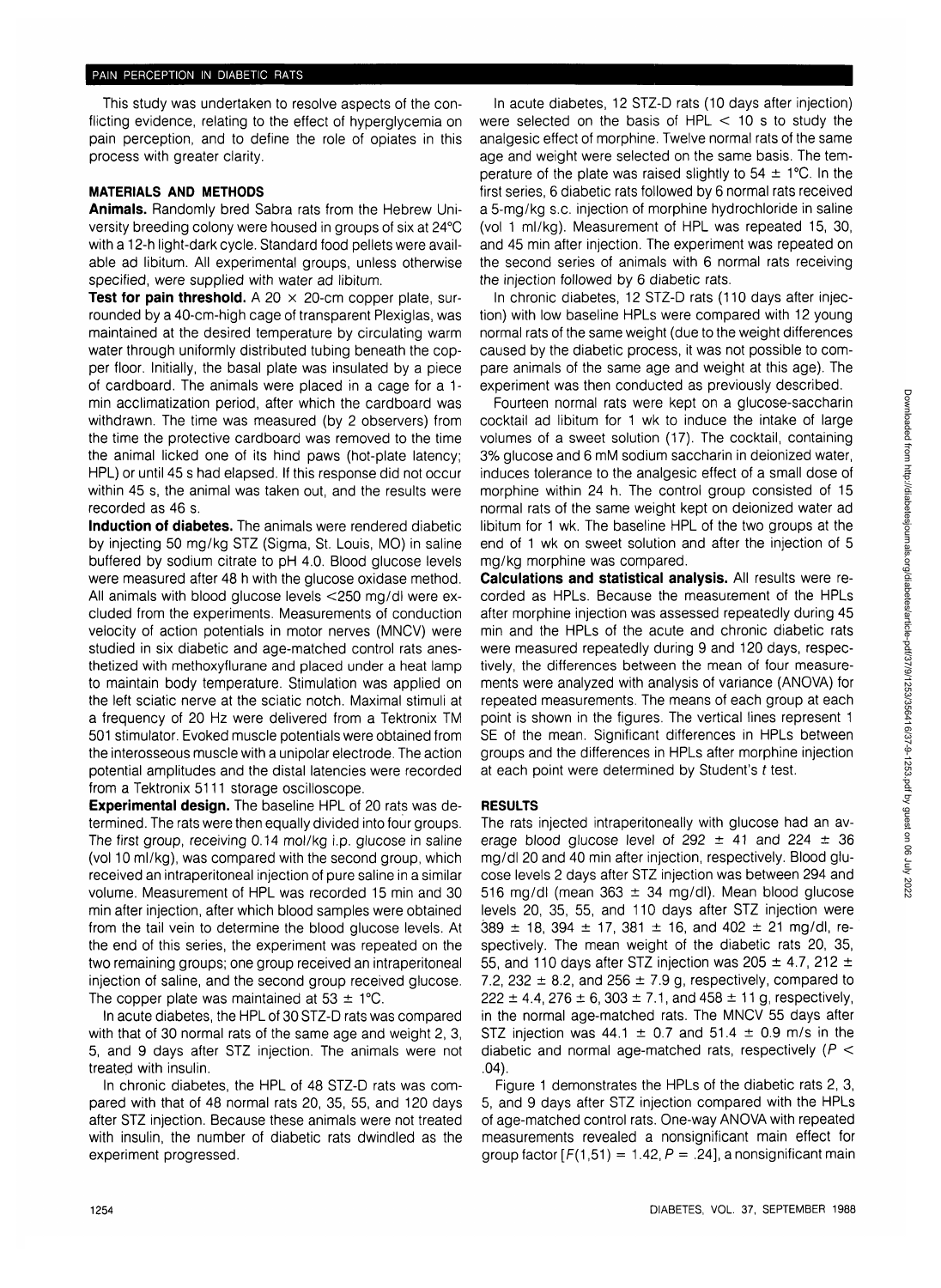effect for repeated factor  $[F(3,153) = 1.80, P = .15]$ , and a nonsignificant interaction between group and repeated factors  $[F(3,153) = 0.26, P = .85]$ . A t test to compare the mean HPLs of the two groups did not reveal any significant difference on each day of measurement.

Figure 2 demonstrates the HPLs of the diabetic rats 20, 35, 55, and 120 days after STZ injection compared with the HPLs of normal age-matched rats. One-way ANOVA with repeated measurements revealed a nonsignificant main effect for group factor  $[F(1,49) = 0.12, P = .988]$ . A significant main effect was found for the repeated factor  $[F(3,147) =$ 6.1,  $P < .001$ ], but the interaction between group and repeated factors was nonsignificant  $[F(3,147) = 0.27, P =$ .85]. A t test to compare the mean HPLs of the two groups did not reveal any significant difference on each day of measurement.

Figure 3 demonstrates the mean HPLs of the glucoseinjected rats, 15 and 30 min after injection, compared with the saline-injected rats. One-way ANOVA with repeated measurements revealed a nonsignificant main effect for group factor  $[F(1,16) = 0.37, P = .55]$ . A significant main effect was found for the repeated factor  $[F(2,32) = 5.48, P < .05]$ , but the interaction between group and repeated factors was nonsignificant  $[F(2,32) = 0.06, P = .94]$ . The HPLs 15 and 30 min after injection were similar in both groups.

The influence of subcutaneous injection of morphine (5 mg/kg) on the HPLs of the diabetic rats 10 days after STZ injection compared with normal age-matched rats is presented in Fig. 4. One-way ANOVA with repeated measurements revealed a significant main effect for group factor  $[F(1,22) = 7.41, P < .05]$ , a significant effect for the repeated factor  $[F(3,66) = 21.1, P < .01]$ , and a significant interaction between group and repeated measurement factors  $[F(3,66) = 5.43, P < .001]$ . A t test to compare groups at each point revealed a significant prolongation of HPL in the normal rats compared with the diabetic rats 30 ( $P < .05$ )



**FIG. 1**. **Hot plate latency of normal and streptozocin (STZ)-induced acutely diabetic rats. A: 2 days after STZ injection. B: 3 days after STZ injection. C: 5 days after STZ injection. O: 9 days after STZ injection.**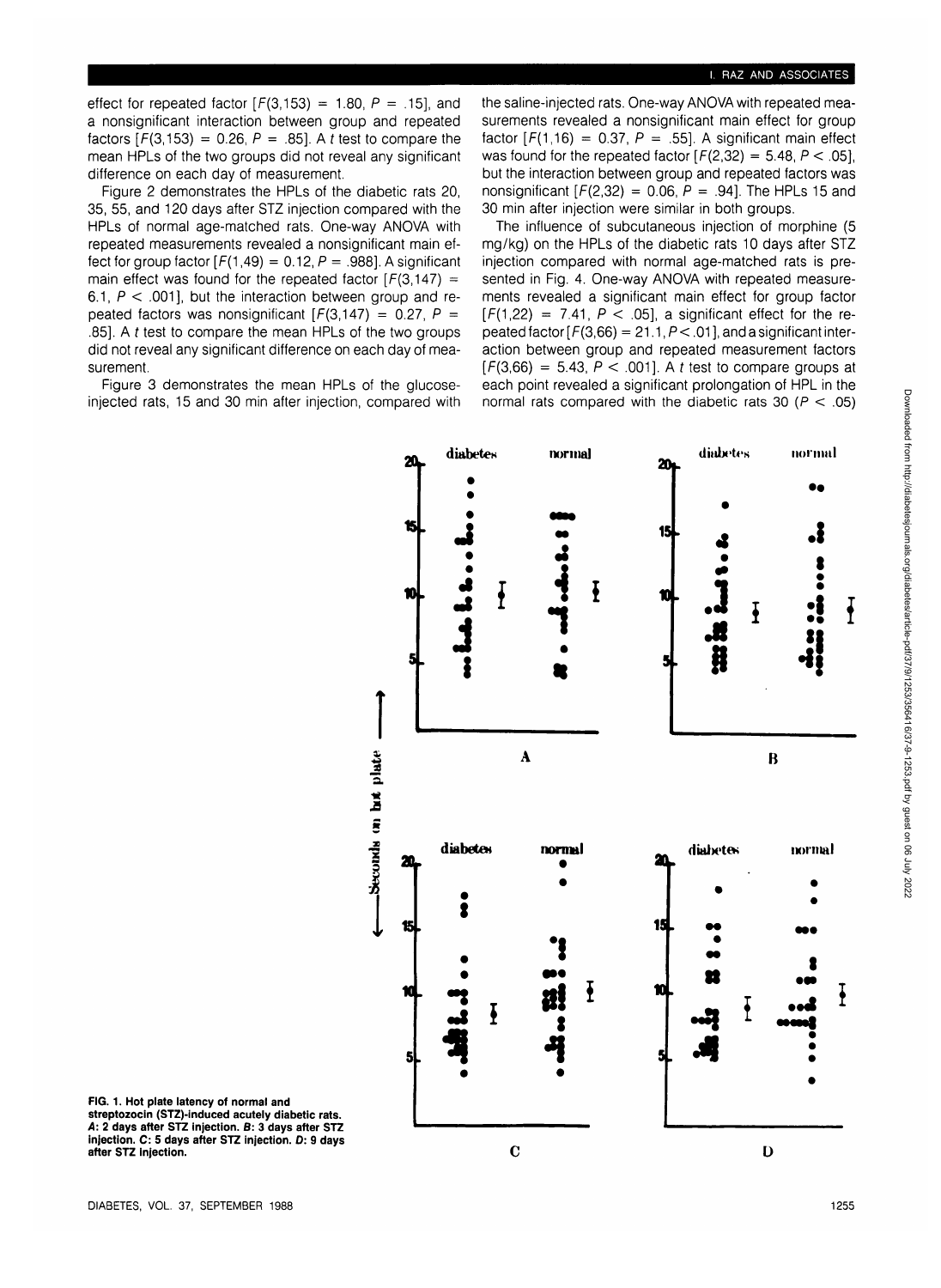

**FIG. 2. Hot plate latency of normal and streptozocin (STZ)-induced chronically diabetic rats. A: 20 days after STZ injection. B: 35 days after STZ injection. C: 55 days after STZ injection. D: 110 days after STZ injection.**

and 45 ( $P < .01$ ) min after morphine injection. Figure 5 demonstrates the changes in mean HPL after injection of morphine (5 mg/kg) in diabetic rats 110 days after STZ injection compared with normal weight-matched rats. One-way ANOVA with repeated measurements revealed a significant main effect for group factor  $[F(1,22) = 21.59, P < .01]$ , a significant main effect for the repeated measurement factor  $[F(3,66) = 16.21, P < .001]$ , and a significant interaction between group and repeated measurement factors  $[F(3,66) = 12.72, P < .001]$ . A t test revealed a significant prolongation of HPL in the normal rats compared with the diabetic rats 15 ( $P < .01$ ), 30 ( $P < .001$ ), and 45 ( $P < .01$ ) min after morphine injection.

The HPL of 14 rats treated with saccharin-rich deionized water for 7 days was compared with the HPL of another 15 age-matched rats receiving deionized water. The mean HPL of the saccharin group was  $14.1 \pm 1.8$  s compared with 8.2  $\pm$  0.9 s in the rats on pure water ( $P < .05$ ) (Fig. 6). Figure 7 demonstrates the effect of morphine injection (5 mg/kg) on mean HPLs in the saccharin-supplemented group compared with the water-supplemented group. One-way ANOVA with repeated measurements revealed a significant main effect for group factor  $[F(1,22) = 12.6, P < .01]$ , a significant main effect for the repeated measurement factor  $[F(3,63) = 18.2, P < .001]$ , and a significant interaction between group and repeated measurement factors [F(9,13)  $= 14.72$ ,  $P < .001$ ]. A t test revealed a significant prolongation of HPL in the water-supplemented rats compared with the saccharin-supplemented rats 15 ( $P < 01$ ), 30 ( $P <$ .001), and 45 ( $P < .05$ ) min after morphine injection.

### **DISCUSSION**

Our results indicate that in the male rat, neither an acute state of hyperglycemia, in the form of an intraperitoneal injection of glucose or acute STZ-D, nor chronic STZ-D, alters the pain threshold as determined by HPL. However, both acute and chronic states of STZ-D noticeably decrease the analgesic effect of morphine.

An experimental model of a glucose-saccharin cocktail, which is thought to enhance the release of endogenous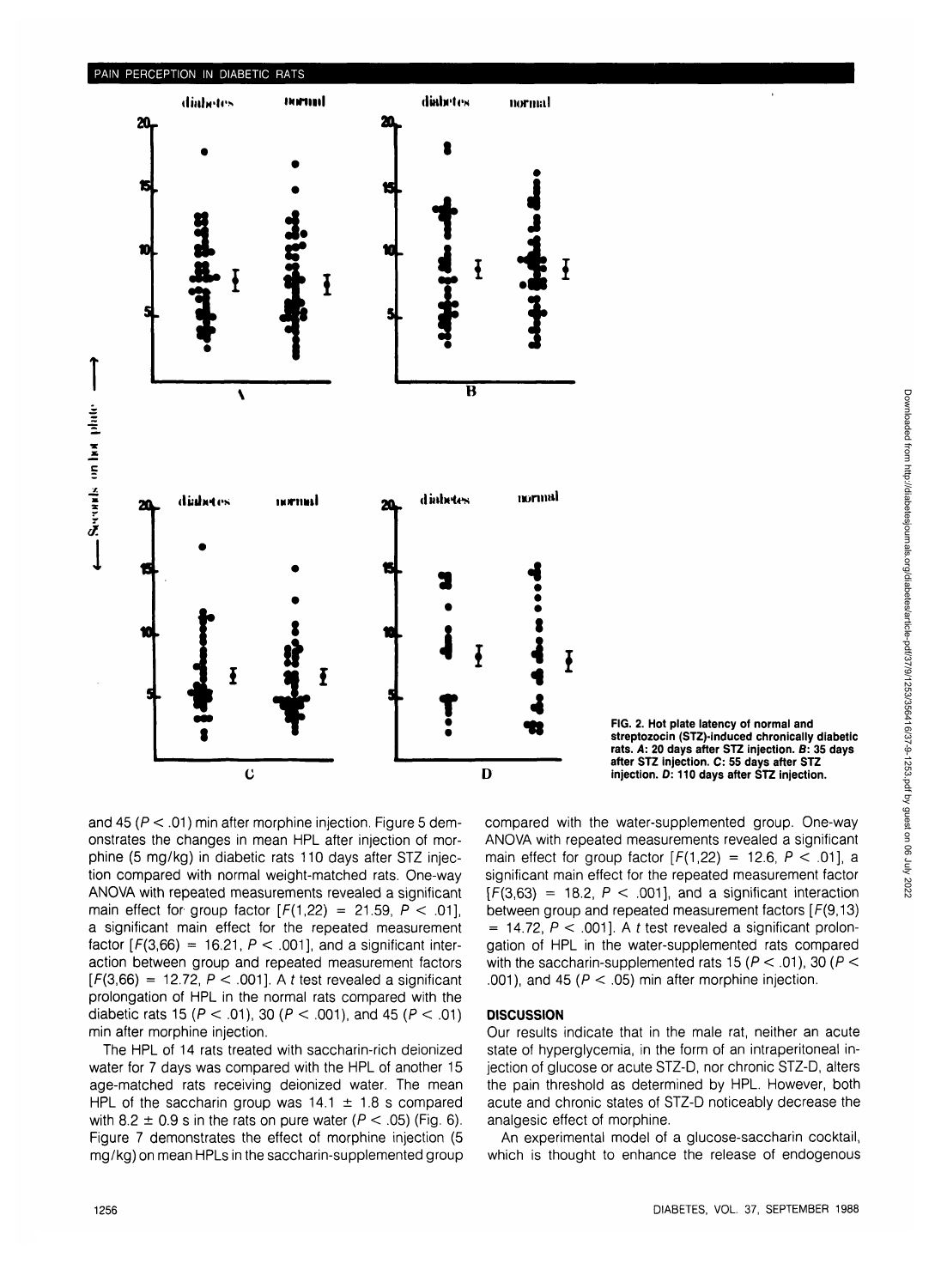

FIG. 3. Mean change in hot plate latency (HPL) of normal rats ( $n = 10$ ) 15 and 30 min after injection of 0.14 mol/kg i.p. glucose (O) compared with age-matched rats ( $n = 10$ ) injected intraperitoneally with similar volume of saline  $(①)$ .

opioid peptides (EOPs) (18,19) is known to diminish the responsiveness of male Sabra rats to morphine (17). We found that this cocktail prolonged the HPL and at the same time opposed the analgesic effect of morphine, probably due to the enhancement of EOP secretion. A similar mechanism could explain the resistance to morphine in diabetes; diabetes might enhance the release of EOP, which blunts the ensuing analgesic effect of morphine. However, if this is true, a significant prolongation of the baseline HPL similar to that seen in animals supplemented with glucose-saccharin cocktail would also be expected in the diabetic state, contrary to our findings.

In 1981, Simon and associates (7,8) suggested that an antagonistic effect exerted by glucose on the opiate receptor could significantly diminish the ensuing effect of morphine. Later, Shook and Dewey (9) demonstrated that STZ-D rats and spontaneously diabetic mice were less susceptible to



**FIG. 4. Mean change in hot plate latency (HPL) of 12 acutely diabetic (•) rats (10 days after streptozocin injection) 15, 30, and 45 min after being injected with morphine (5 mg/kg) compared with 12 normal (O) aged-matched rats 15, 30, and 45 min after injection of morphine (5 mg/kg).**



**FIG. 5. Mean change in hot plate latency (HPL) of 12 chronically diabetic (O) rats (120 days after streptozocin injection) 15, 30, and 45 min after being injected with morphine (5 mg/kg) compared with 12 normal (e) weight-matched rats 15, 30, and 45 min after injection of morphine (5 mg/kg).**

the development of physical dependence on morphine than their respective nondiabetic controls. They also demonstrated that high glucose concentration in vitro (400 mg/dl) decreased the potency of normorphine in the electrically stimulated guinea pig ileum and mouse vas deferens preparations, and attenuated the development of dependence on morphine in the isolated guinea pig ileum (10). These findings support the notion that hyperglycemia might diminish the analgesic effect of morphine by exerting a direct antagonistic effect on the opiate receptor. This effect could be the consequence of a decrease in receptor number, an alteration in the conformation of the opiate receptor, or, less likely, the result of interference with intracellular postreceptor effect. A preliminary report suggested that glucose may decrease the affinity of brain membrane receptors to 3H but increase the number of binding sites (20).



**FIG. 6. Hot plate latency of normal rats kept on deionized water for 1 wk and of normal rats kept on glucose-saccharin solution in deionized water for 1 wk.**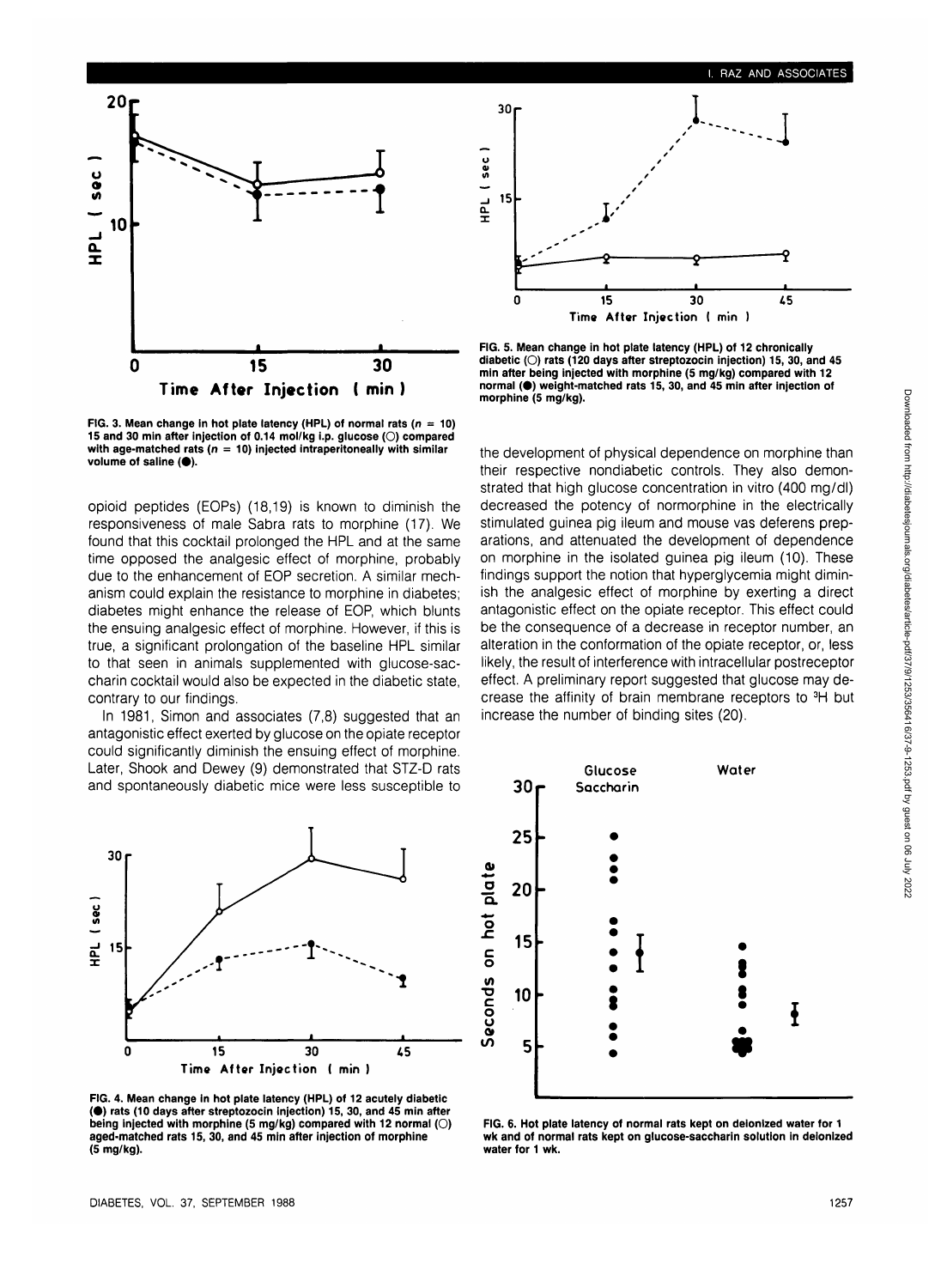

**FIG. 7. Mean change in hot-plate latency (HPL) of 12 normal rats supplemented for 1 wk with saccharin-rich water (O) 15, 30, and 45 min after injection of morphine (5 mg/kg) compared with 12 normal age-matched rats supplemented with water (•) 15, 30, and 45 min after injection of morphine (5 mg/kg).**

The antagonistic effect of glucose to morphine action on the opiate receptor in diabetic rats should also blunt the effect of EOP and result in shortened HPL, contrary to our findings. It might be that in our diabetic rats, the antagonistic effect of hyperglycemia was overcome by hypersecretion of endogenous peptides, such as  $\beta$ -endorphin.

Increases in  $\beta$ -endorphin levels in the cerebrospinal fluid have been shown to ameliorate pain perception (16). Different forms of  $\beta$ -endorphins predominate in different regions of the brain and are derived from a single precursor by differential processing (21). The only form possessing significant analgesic activity is the unprocessed form (22,23), whereas its related peptides are inert. The potent form of  $\beta$ endorphins is predominant in the hypothalamus and the anterior pituitary (21); thus, removal of the pituitary gland in rats attenuates the EOP-induced analgesia but potentiates the analgesic response to morphine (24).

A significant elevation of  $\beta$ -endorphin concentration in the anterior pituitary of untreated STZ-D rats has been demonstrated by Forman et al. (13), whereas Locatelli et al. (15) did not demonstrate a significant change in anterior pituitary  $\beta$ -endorphin in rats with milder diabetes (15). On the contrary,  $\beta$ -endorphin concentration in the hypothalamus of the diabetic rats was found to be decreased in both studies. The reduced  $\beta$ -endorphin levels in the hypothalamus could be the result of increased secretion of  $\beta$ -endorphin, yet the above studies suggested that it was the result of a reduced production of  $\beta$ -endorphin in the hypothalamus due to the hypoinsulinemic state. Indeed, treatment with insulin resulted in increased  $\beta$ -endorphin concentration in the hypothalamus to a level higher than normal (15). Thus, in the diabetic rats, reduction of hypothalamic  $\beta$ -endorphin production and the hyperglycemic state should both result in a shortened HPL similar to the finding reported by Forman et al. (13). It might be that in our diabetic rats, a shortening of HPL due to these two mechanisms was compensated for by increased  $\beta$ -endorphin production in the anterior pituitary, resulting in unchanged HPL.

The entire issue is further complicated by the fact that the diabetic state tends to change the content and concentration of other products known to influence pain perception and opiate analgesia. Different manipulations of cholinergic neurotransmission (which might happen in diabetes) have been shown to alter the antinociceptive effects of opiate narcotics (25). Changes in the concentration of various neurotransmitters might influence nociception in diabetes. Striate catecholamines (especially dopamine) were found to be increased (11,26), whereas whole-brain tryptophan (27) and hypothalamic and midbrain serotonin concentrations were found to be decreased (11) in diabetic animals. Elevation of striate dopamine levels made rats less sensitive to painful stimuli (28), whereas depletion of brain serotonin levels made rats more sensitive to painful stimuli (29). Glucocorticoids known to blunt the action of  $\beta$ -endorphin are also generally elevated in the diabetic state (30). L-Pyroglutamyl-L-histidyl-L-prolinamide, cholecystokinin, and bombesin profoundly suppress food intake in diabetic mice compared with control, probably by modulation of opioid peptide action on the opiate receptor (31). The actions of substance P, which has been shown to alter the normal modulation of pain transmission in the spinal cord (32), dynorphin (33), and other peptides such as leucine and methionine enkephalin, which modulate  $\beta$ -endorphin analgesic effect and act as opioid agonist (34), are also influenced by the diabetic state. Somatostatin, which acts as a neurohormone regulating anterior pituitary function, is also known to block acetylcholine release and to participate as an inhibitor modulator for incoming pain (35). STZ-D rats have an increased number of 8-cells, with increased pancreatic somatostatin concentration; thus, somatostatin might also play a role in altered pain perception in diabetes.

Thus, we postulate that the diabetic state tends to decrease pain perception due to the antagonistic effect of glucose on opiate receptors and a decrease in hypothalamic p-endorphin synthesis and concentration. This effect might be countered by a compensatory increase in the synthesis and secretion of  $\beta$ -endorphin from the anterior pituitary and by the regulation of other pain-modulating peptides such as serotonin, dopamine, glucocorticoids, substance P, and somatostatin, resulting in a steady state.

How do these observations relate to diabetic neuropathic pain? It is conceivable that diabetic patients who experience neuropathic pain might lose their capability to cope with the antagonistic effect of glucose. It might be that the diabetic state in these patients causes  $\beta$ -endorphin depletion in the hypothalamus, which is not counterbalanced by increased  $\beta$ -endorphin in other regions such as the hypophysis, as was shown by Locatelli et al. (15), thus resulting in a decreased pain threshold. Insulin supplementation induces an elevation of  $\beta$ -endorphins in the hypothalamus (15) and might also influence other pain modulator peptides, thus relieving neuropathic pain, as was evident by the pain relief effect induced by the euglycemic state in diabetic subjects.

#### **ACKNOWLEDGMENTS**

D.H. was supported in part by a grant from the Komfeld Foundation.

#### **REFERENCES**

- 1. Brown MJ, Asbury AK: Diabetic neuropathy. Ann Neurol 15:2-12, 1984
- 2. Asbury AK, Fields HJ: Pain due to peripheral nerve damage. An hypothesis. Neurology 34:1587-90, 1984